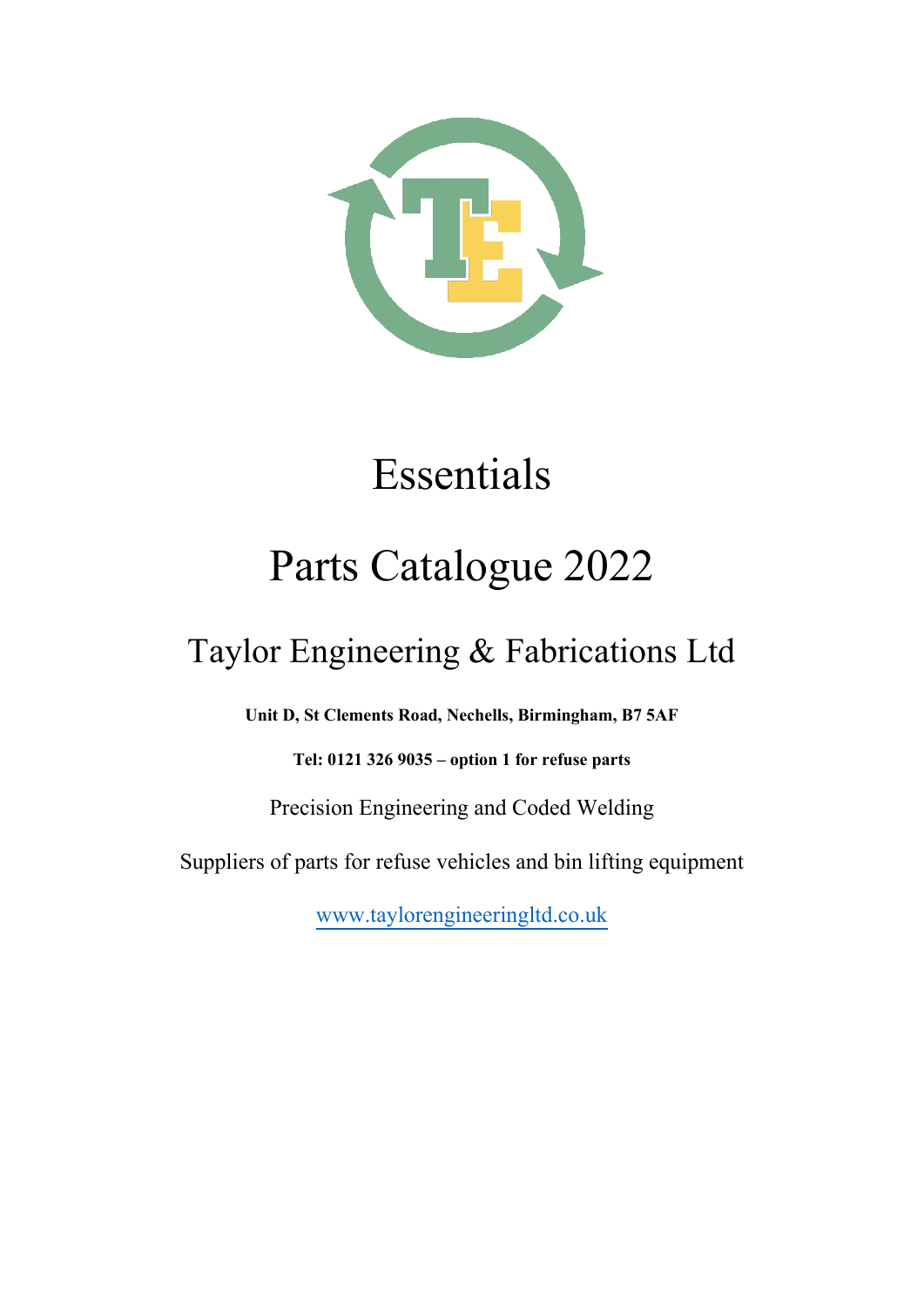#### Gloves

| GLOVES1 | Nitrile powder free disposables (Box x100)<br>Available in S, M, L & XL<br>100% Nitrile<br>Powder free/ beaded cuff<br>Medical grade                                                                                                  |
|---------|---------------------------------------------------------------------------------------------------------------------------------------------------------------------------------------------------------------------------------------|
| GLOVES2 | Black coated gloves (Pack x10)<br>Available in S, M, L, XL & XXL<br>Black pu coating on a black poly shell<br>13 gauge, lightweight<br><b>Breathable</b>                                                                              |
| GLOVES3 | Power rigger gloves (Pack x10)<br>Size 10<br>Red/grey<br>Split leather<br>High quality taped cuffs - vein patch<br>General handling glove                                                                                             |
| GLOVES4 | Ideall grip orange (Box x50)<br>Available in M, L, XL & XXL<br>Superior strength<br>Diamond grip inside and outside<br>Latex and silicone free<br>Touchscreen friendly                                                                |
| GLOVES5 | Predator 4 MIG welding gauntlets (Pack x10)<br>Size 11<br>100% cotton<br>Top quality, heavy duty, split leather<br>Double palm & thumb offers increased<br>protection and padding<br>Heat resistant thread for increased<br>life-span |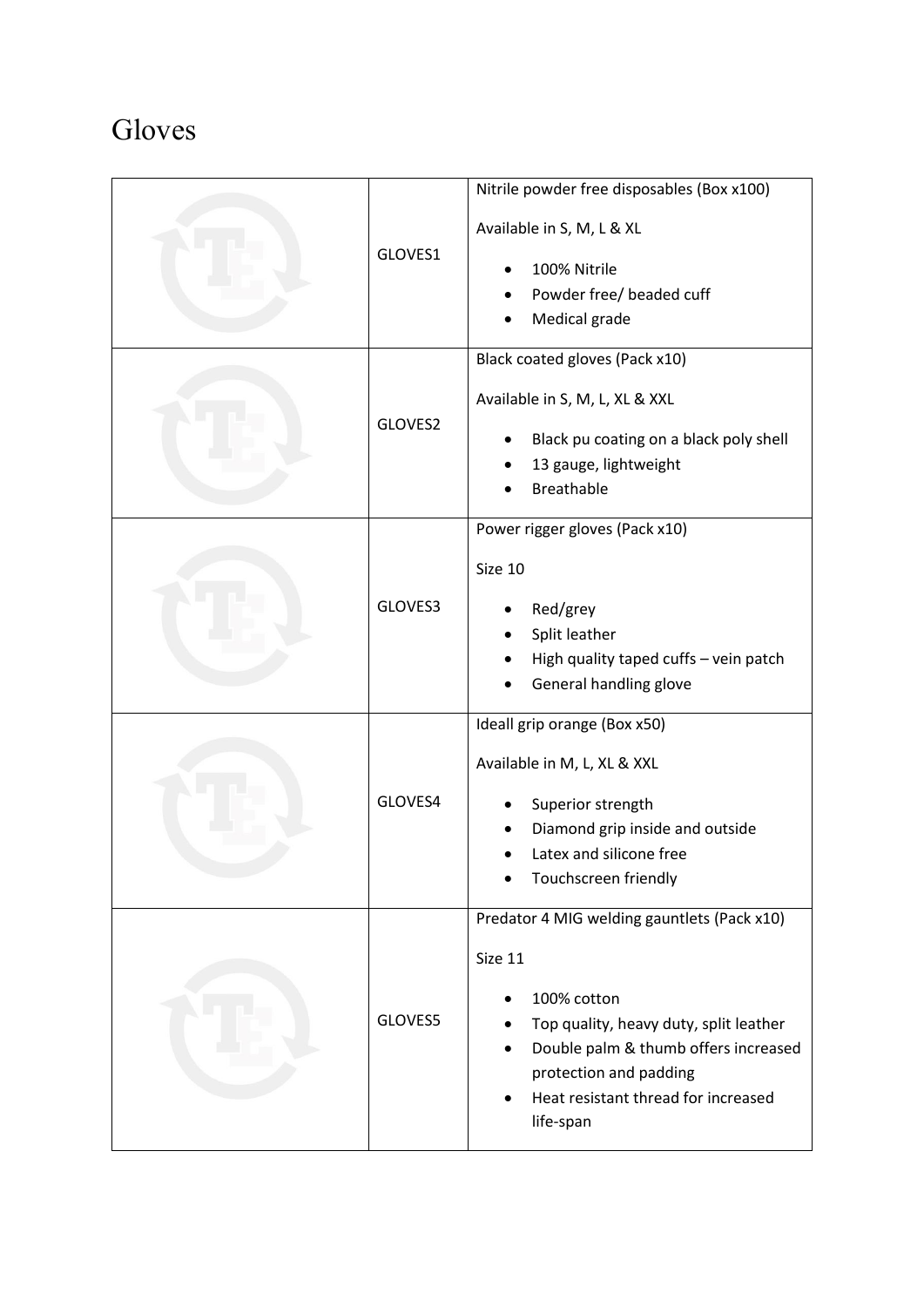### Misc

| MISC1 | Conspicuity tape<br>Coming soon        |
|-------|----------------------------------------|
| MISC2 | Anti-slip tape<br>Coming soon          |
| MISC3 | WD40 5ltr Can                          |
| MISC4 | Hozelock spray mist sprayer 1ltr       |
| MISC5 | Multi colour trigger spray bottle 1ltr |
| MISC6 | White silicone sealant 270ml           |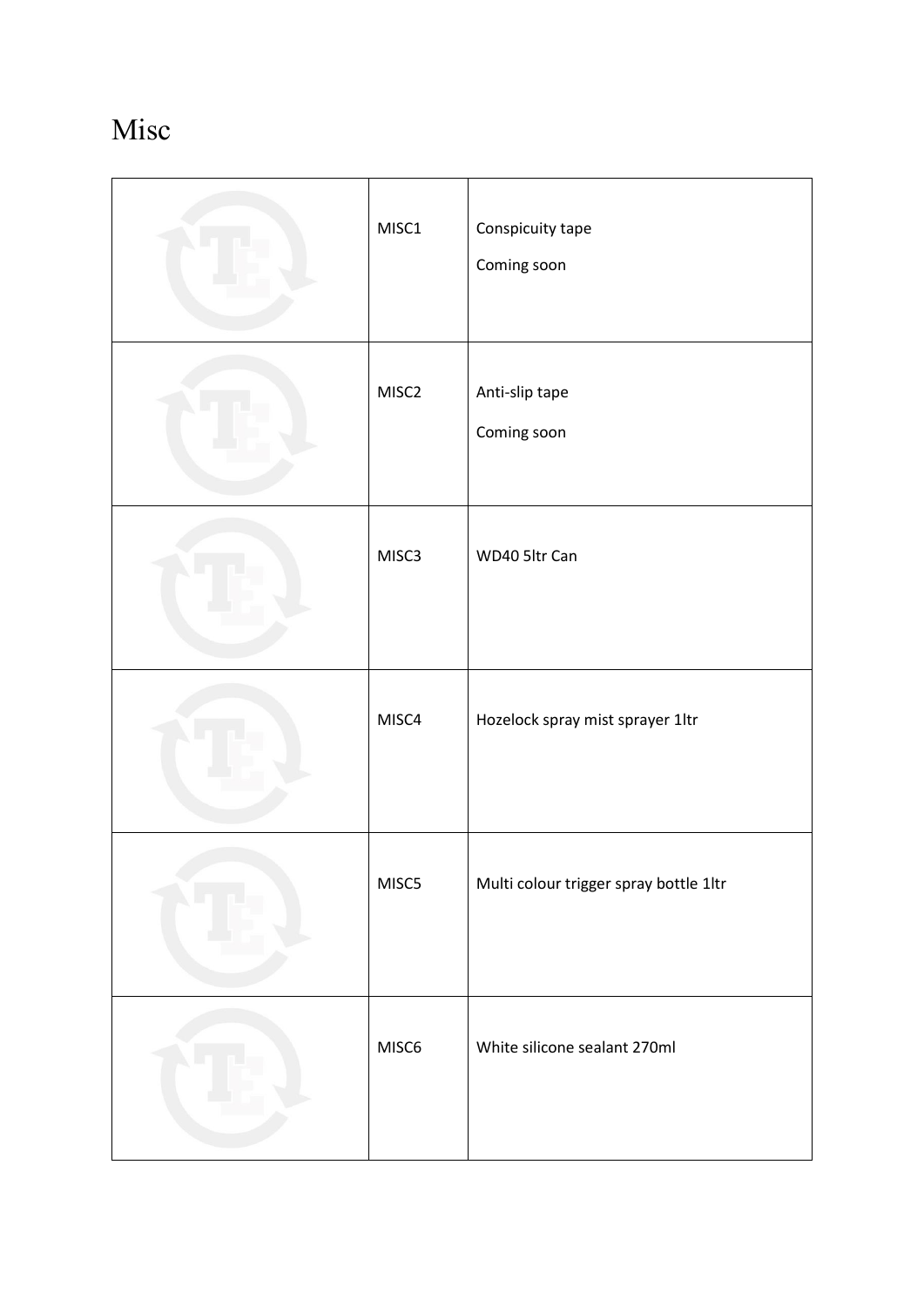| MISC7 | 1" x 50mtr masking tape |
|-------|-------------------------|
| MISC8 | 2" x50mtr masking tape  |

## Packaging supplies

| PACK1             | Pallet wrap 400mm x 300metres              |
|-------------------|--------------------------------------------|
| PACK <sub>2</sub> | Small bubble - Bubble wrap 1000mm x 100mtr |
| PACK3             | Corrugated cardboard 500mm x 75mtr         |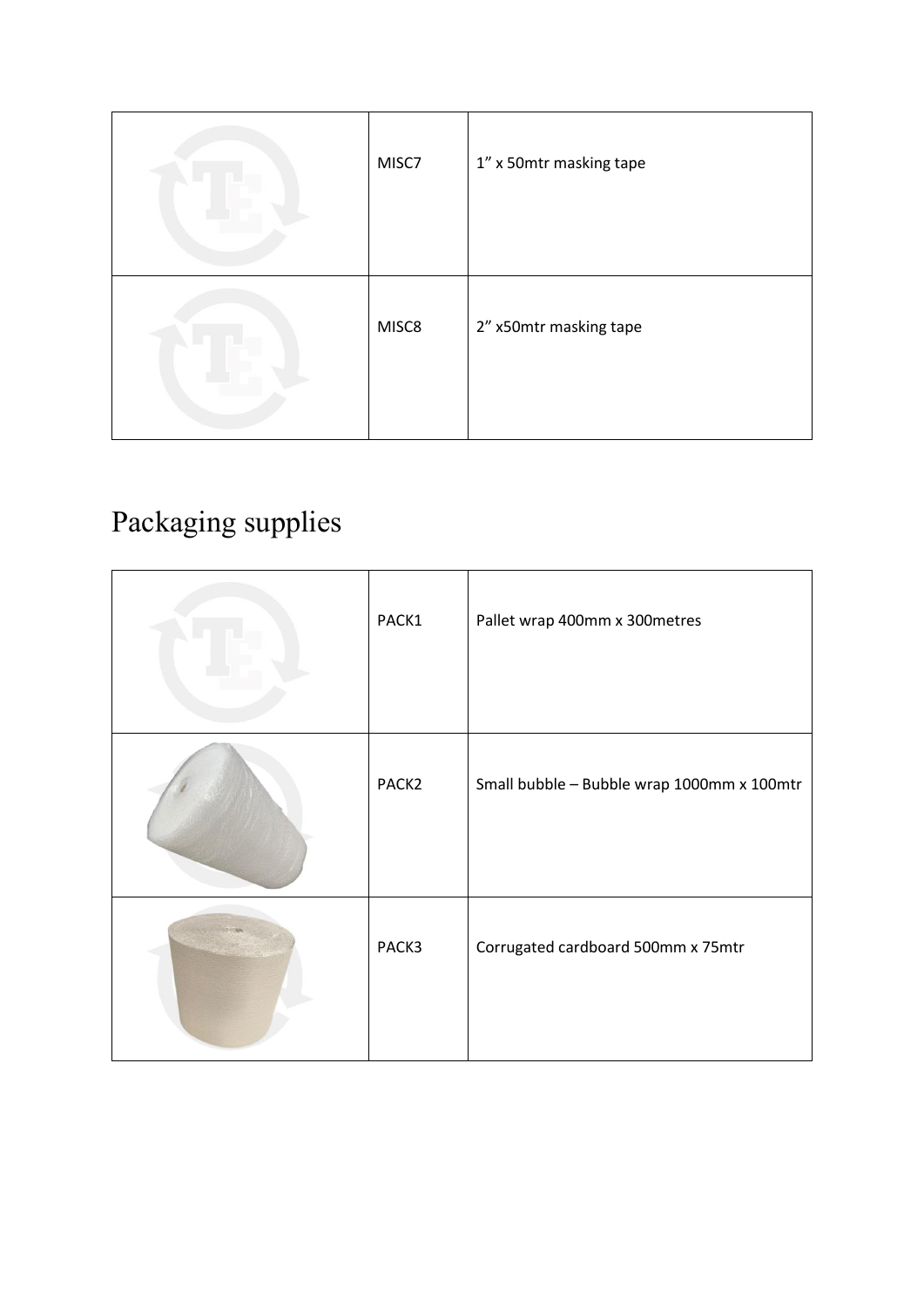#### Drills

| DRILL1           | Drill bit 1mm, 1.5mm, 2mm, 2.5mm, 3mm,<br>3.5mm, 4mm, 4.5mm, 5mm, 5.5mm, 6mm,<br>6.5mm, 7mm, 7.5mm, 8mm, 8.5mm, 9mm,<br>9.5mm, 10mm |
|------------------|-------------------------------------------------------------------------------------------------------------------------------------|
| <b>GUHDRILL2</b> | Guhring drill bit 3mm, 3.5mm, 4mm, 4.5mm,<br>5mm, 5.5mm, 6mm, 6.5mm, 7mm, 7.5mm,<br>8mm, 8.5mm, 9mm, 9.5mm, 10mm                    |

### Cleaning

| CLEAN1 | Hand Sanitiser 500ml<br>(bottle design may vary) |
|--------|--------------------------------------------------|
| CLEAN2 | 26pzf Z-Fold Towels blue (case)                  |
| CLEAN3 | Beaded hand cleaner grit 5L                      |